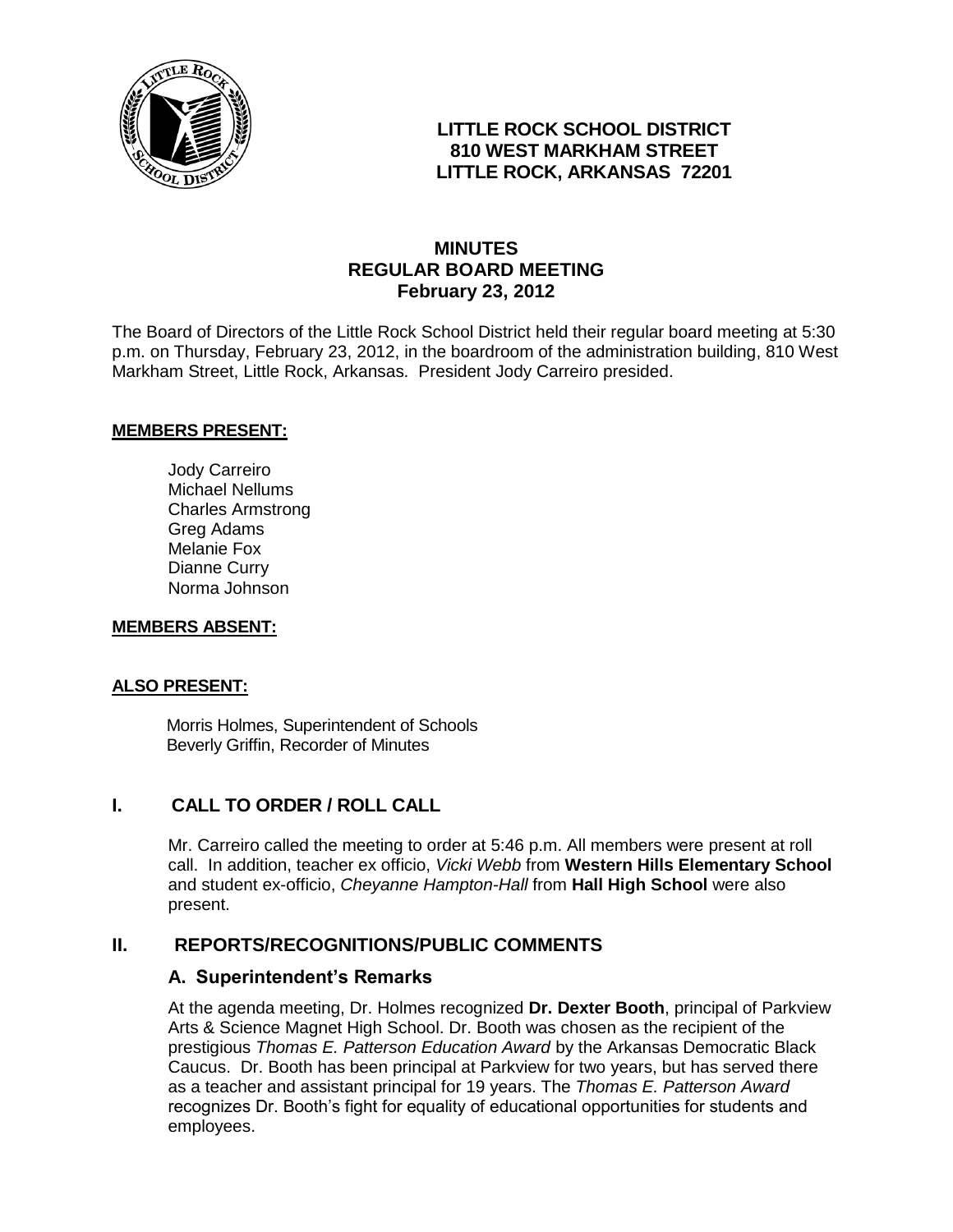At the board meeting, Dr. Holmes spoke briefly about the middle school effort underway at this time. Meetings have been held at middle schools across the district to communicate the intent to reconfigure the middle schools from block scheduling to an eight-period day. Dr. Holmes thanked Dr. Whitehorn, Mr. Burton, Mr. Glasgow and Suzie Davis for facilitating the meetings and for explaining the impact on student learning to the parent and teacher groups. The final parent meeting will be at 5:15 p.m. Monday at Henderson Middle School. He thanked Mr. Carreiro for serving as the board's representative to the Middle School Task Force and Cathy Kohler for her leadership during this process.

# **B. Partners in Education**

At the agenda meeting on February 9, Ms. Milam presented new partnerships for the board's consideration and approval.

**Booker Magnet School** in partnership with the **Downtown Kiwanis Club**

**Mabelvale Middle School** in partnership with **Geyer Springs Baptist Church**

**Williams Magnet Elementary School** in partnership with **Maggie Moo's Ice Cream**

Mr. Armstrong moved to approve the partnerships; Ms. Fox seconded the motion. It **carried unanimously**.

### **C. Remarks from Citizens**

Ms. Johnson invited Consuelo Whitney to address the board regarding the Upward Bound Program at Philander Smith College. Ms. Whitney provided information on the current recruitment efforts and guidelines for acceptance into the program. There are income eligibility limits; however there are also stipulations for students who are firstgeneration college students. The program provides college tours, field trips, and other educational activities for participating students. Once accepted into the program students are paid a stipend if they successfully meet the requirements. The district's high school counselors have the information needed for students to access the program.

Ms. Johnson also invited Neoka Smith, Hall High School graduation coach, to provide information on Hall's recent Reality Fair. The fair is geared to attract students who are not candidates for college to provide options for careers after high school. Financial counselors were available, along with representatives from businesses who were available to speak with the students on career topics.

# **D. Legal Update**

At the agenda meeting on February  $9<sup>th</sup>$ , Mr. Heller discussed the brief due tomorrow on a motion to enforce the settlement agreement and to ask the court to intervene on issues related to charter schools and achievement disparities. He reported the State has until mid- to late-February to respond and noted there is a hearing before Judge Marshall on March 29.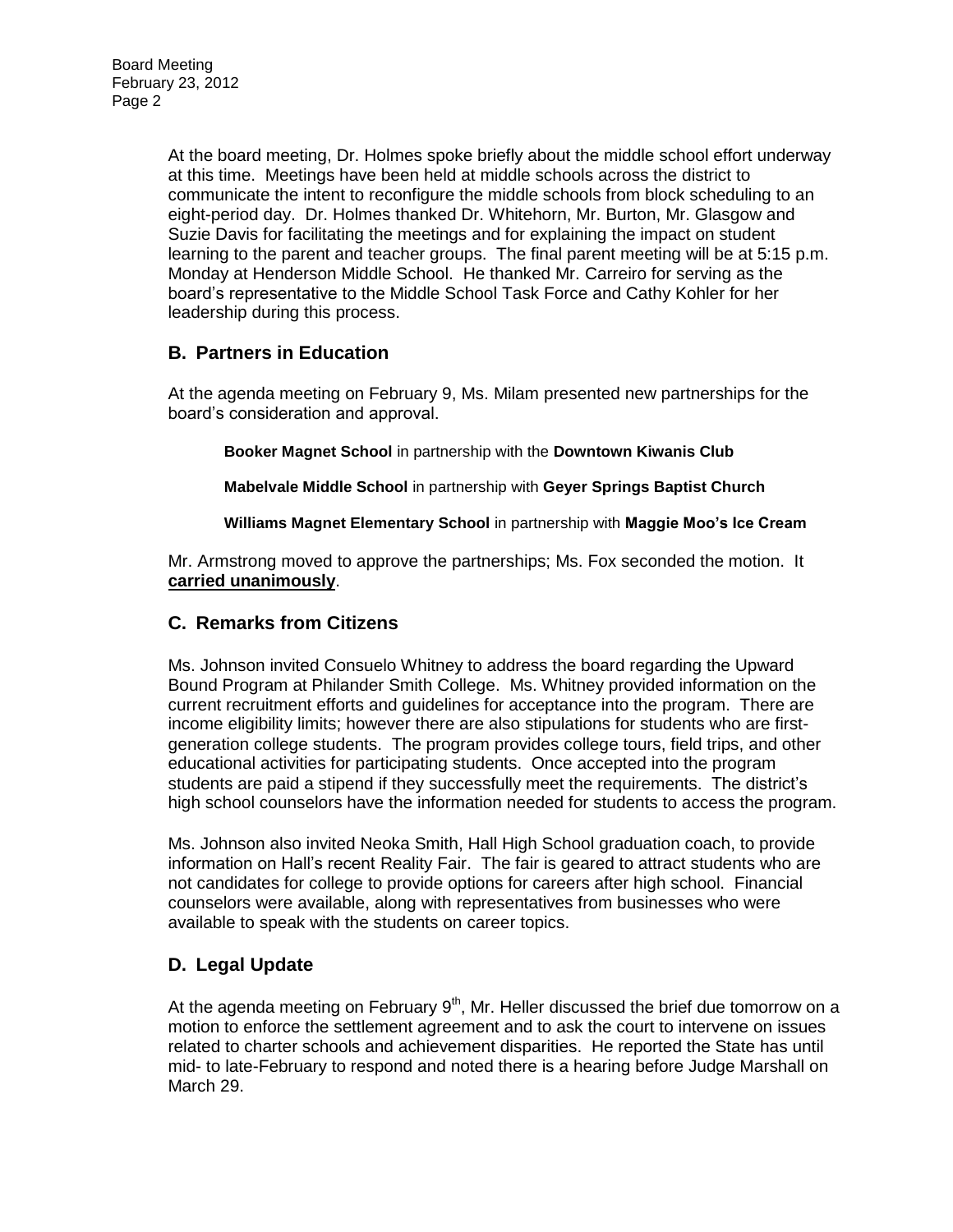The board asked questions regarding progress on developing maps for rezoning for 2012 election. Mr. Heller provided copies of letters submitted to Metroplan with the request to provide options. Mr. Armstrong had also written a letter specific to zones six and seven.

# **E. Donations of Property**

The board was asked to approve the receipt of recent donations to the district. The student ex officio, Cheyenne Hall, read the list of donations. Mr. Armstrong made a motion to accept the donations; Ms. Curry seconded the motion and it **carried unanimously**.

| <b>SCHOOL/DEPARTMENT</b>          | ITEM                                                                                                         | <b>DONOR</b>                                    |
|-----------------------------------|--------------------------------------------------------------------------------------------------------------|-------------------------------------------------|
| <b>Bale Elementary School</b>     | Cash, \$1,025.00                                                                                             | Mr. Hardin Bale                                 |
| <b>Baseline Elementary School</b> | Four (4) iPads for the special needs<br>speech class                                                         | Schawnee Hightower / Verizon<br><b>Wireless</b> |
| Mann Magnet Middle School         | \$500.00 cash to the science<br>department                                                                   | Jerill and Angela Green                         |
|                                   | \$100.00 cash to the cheerleading team                                                                       | Denise Laster                                   |
| Roberts Elementary School         | Donation of flowers, valued at \$480.00<br>to be planted in the Founder's Garden<br>outside the media center | The Good Earth Garden Center                    |
|                                   | \$280.00 cash to the activity fund to<br>support student activities and<br>achievement recognitions          | Murphy Oil Corporation                          |

#### **DONATIONS**

# **F. Little Rock PTA Council**

Mr. Becker addressed the board on behalf of the Little Rock PTA Counsel. He reported on the recent Founders Day luncheon, held the previous week and announced the next meeting would be held on March 13, at Mabelvale Middle School.

# **G. Little Rock Education Association**

Cathy Kohler addressed the board and thanked people who served as mentors and support for her during her career, several who were in attendance at the meeting. She recognized and introduced Thelma Shorter, Edie McCoy, Dr. Katherine Mitchell, and Ira Nicholson.

She spoke briefly regarding the current negotiating process and expressed concern about being given fair consideration for salary increases and benefits. She requested serious consideration for the negotiations process and asked the board to be supportive of all the employees in the LRSD.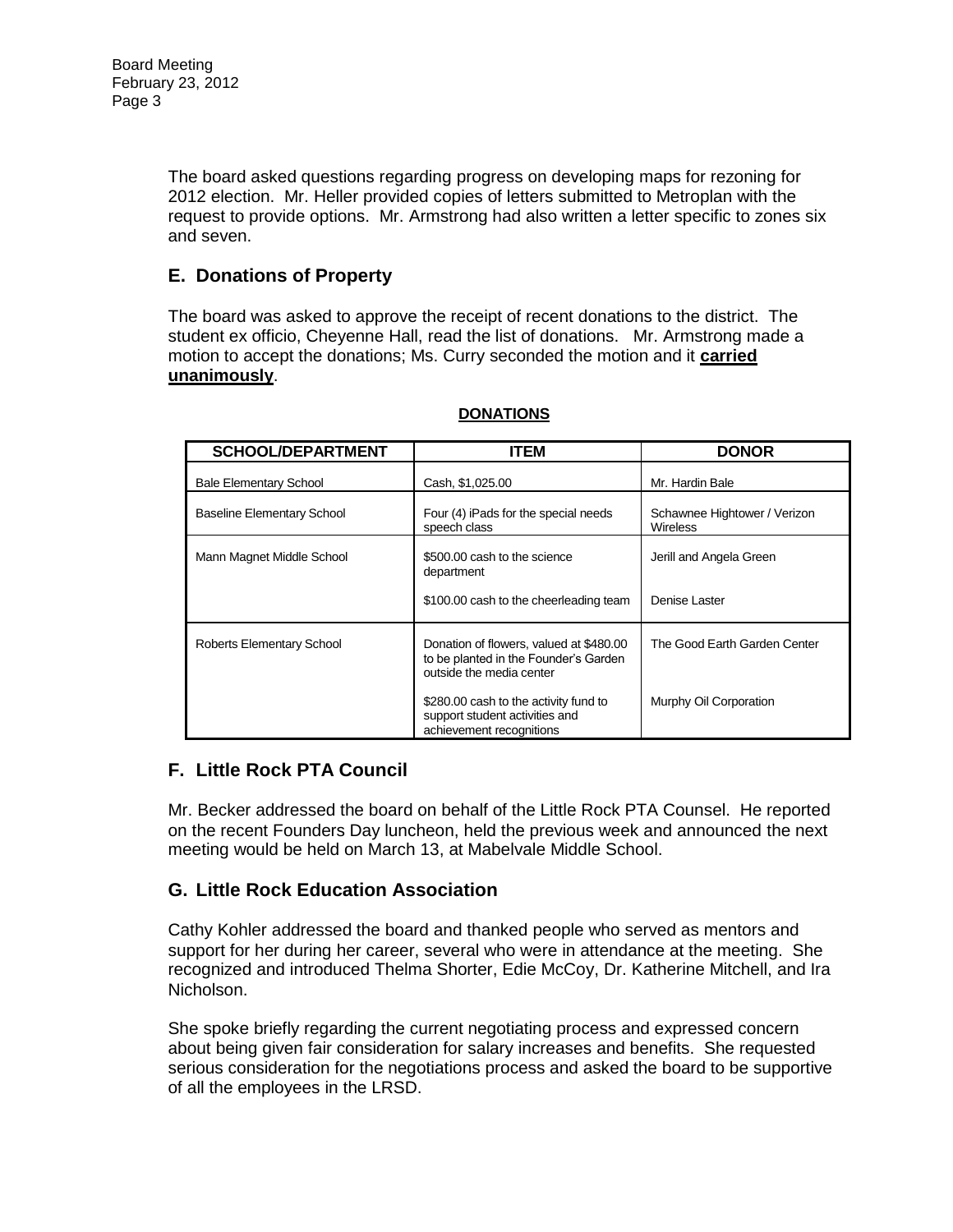### **III. REPORTS AND COMMUNICATIONS**

### **A. Remarks from Board Members**

Mr. Adams thanked the middle school task force and those involved in that process. Also thanked the teachers and the parents and teachers who attended the meetings and those who have served on the middle school task force who actively participated in developing the plan.

Ms. Curry thanked the parents who attended the middle school meetings and commended the LREA for being there and supporting the board as they make this decision.

Mr. Armstrong thanked parents for attending the community meetings and for showing concern about what is taking place at the middle school level. He expressed appreciation for their input, their comments and questions. He encouraged parents to remain actively involved.

Mr. Nellums thanked parents and others for their comments on the middle school modifications being considered. He noted the board has to make the decisions which will cause the district's students to achieve. The decisions have to be made based on whether improvement in achievement is evidenced.

Ms. Fox invited parents to contact board members with questions and concerns on the middle level changes. She also discussed the American Education Week essay winners which were recognized at the PTA Council meeting last week. She read an essay by Rivers Runion Driskoll, who wrote he was "wealthy with knowledge" because of his public school education.

Ms. Johnson thanked the LRSD transportation department for inviting her to their department's Black History Month celebration. She reported she had read to second grade students at Gibbs Elementary, and she encouraged the other board members to be visible and recognizable to the students and the community.

### **B. Report: Racially Identifiable Scholarships**

Dr. Holmes reviewed the information provided in the agenda on the racially identifiable scholarship program and asked the board to consider it an action item. This postsecondary scholarship program was established as part of the January 11, 2001 Covenant for the Future. Students who attended a LRSD racially identifiable elementary school for a minimum for three years are eligible to apply for the scholarships. The other qualifications for these funds were detailed in the board's agenda.

Ms. Fox made a motion to approve and accept the report; Mr. Armstrong seconded the motion and it **carried unanimously**.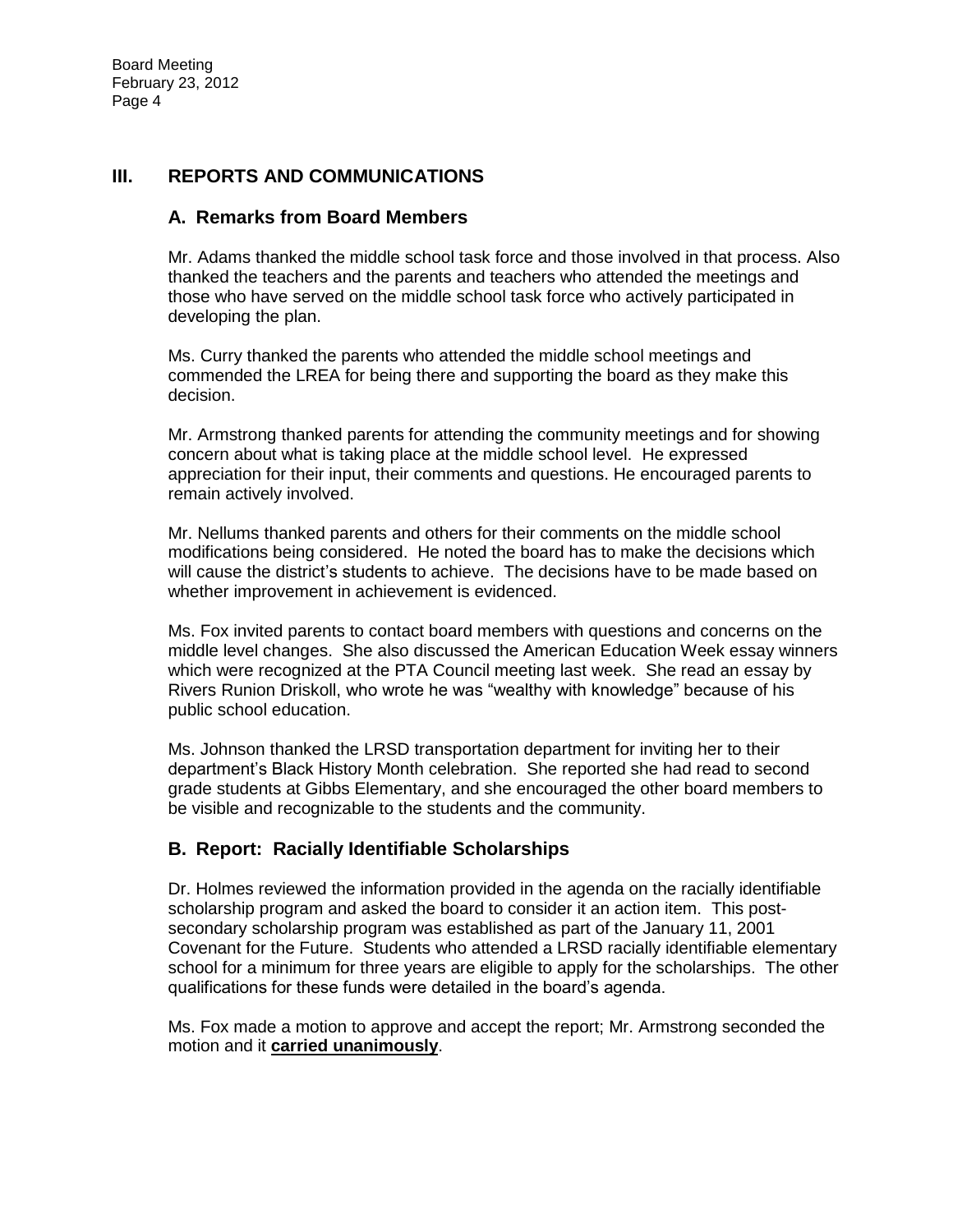## **C. Update: Middle School Meetings with Teachers and Parents**

Dr. Whitehorn briefly addressed the board and thanked them and others for their support and assistance in getting the middle school proposal communicated to the public. He expressed pride in the collaborative effort and hard work of all involved.

Dennis Glasgow addressed the board regarding the likelihood of having to modify the charter for Cloverdale Middle school to make the change to and eight period day. He will attend the Arkansas Board of Education meeting on March 12 to ask for their approval to modify the charter. He requested a special meeting of the board after the agenda meeting on March  $8<sup>th</sup>$  to take action on the recommendation to modify the current middle school block schedule to an eight period day schedule.

# **D. Election Zone Maps / Rezoning**

Mr. Eddings responded briefly to questions. Board members requested additional time to review and discuss options on the maps provided by Metroplan. A decision on when to place the rezoning on the agenda for action was not made.

## **E. Internal Auditors Report**

Mr. Becker's report was printed in the board's agenda. No other information was requested.

### **IV. APPROVAL OF ROUTINE MATTERS**

### **A. Minutes**

Minutes from the regular board meeting held on January 26, 2012, were presented for review and approval. Ms. Fox made a motion to approve the minutes as presented. Ms. Curry seconded the motion and it **carried unanimously**.

# **V. BOARD POLICY AND REGULATIONS REVIEW**

#### **A. Board Regulation Revision: DKC-R, Travel Expense Authorization / Reimbursement / Travel Limits**

Mr. Bailey addressed the board and explained the reason for bringing the Travel Expense regulation to the board with revisions. He noted the procedures are already in place and had been implemented; however the regulations were not in line and were therefore revised to be in compliance.

### **VI. ADMINISTRATION**

### **A. Dr. Katherine P. Mitchell Scholarship, 2012 – 2013**

Attorney B.J. and Dr. Edie McCoy formally presented information for the establishment of the *Dr. Katherine P. Mitchell Scholarship* fund. These scholarships will be awarded to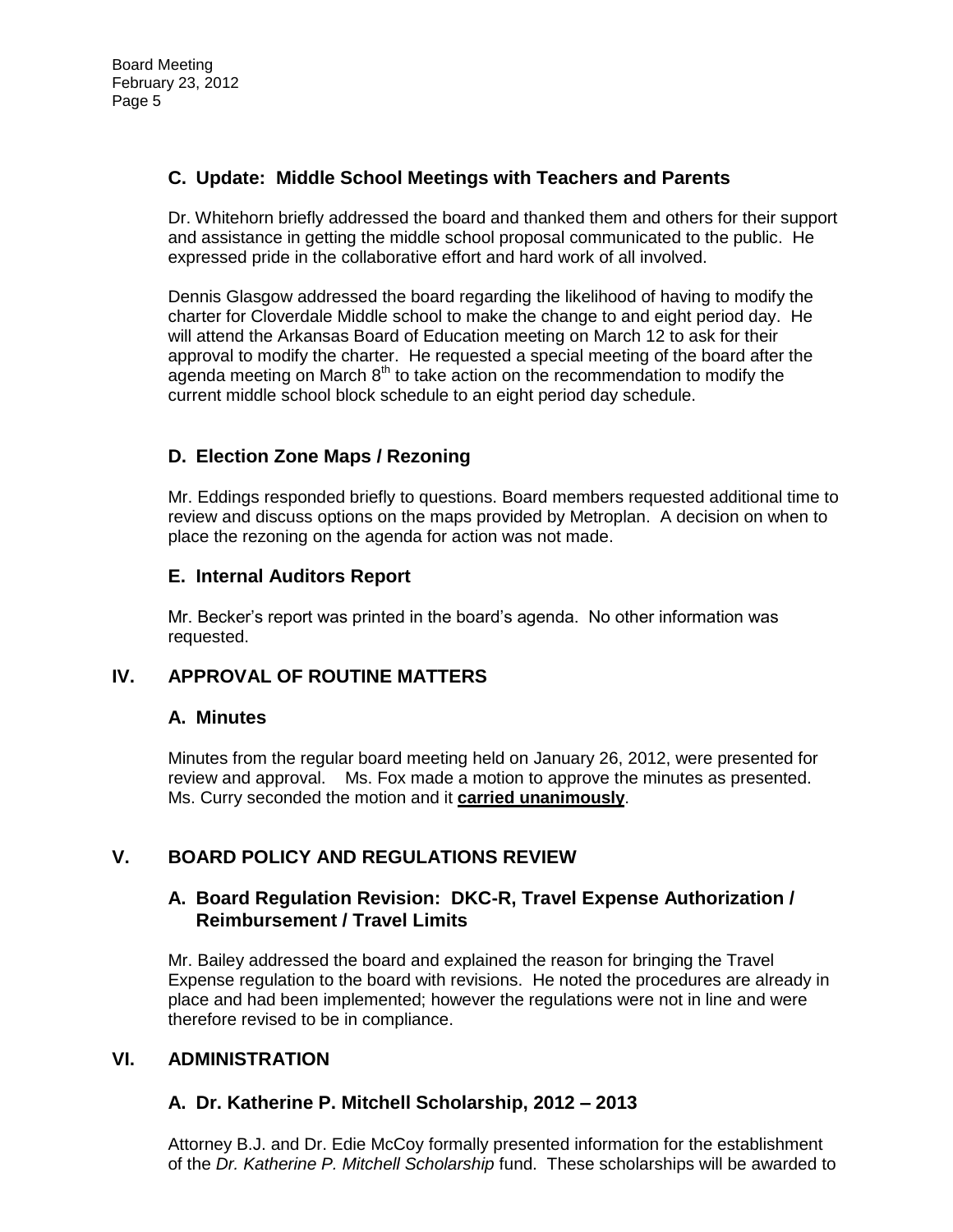two African American male graduates from Little Rock Central High School. The eligible students will have participated in the wellness center activities at Central High School, and they must have served as mentors and positive role models for their peers. The McCoy's daughter, Lydia McCoy, will serve as the administrator of the selection committee for the scholarship program.

Dr. Mitchell addressed the board and expressed gratitude for the establishment of this scholarship. The board was asked to formally accept the scholarship. Ms. Fox made a motion to approve the recommendation for the establishment of the Dr. Katherine P. Mitchell Scholarship Fund. Ms. Curry seconded the motion and it **carried unanimously**.

## **VII. HUMAN RESOURCES**

### **A. Personnel Changes**

Routine personnel changes were provided in the board's agenda. Ms. Fox moved to approve; Ms. Curry seconded the motion and it **carried unanimously**.

#### **B. School Calendar, 2012-2013**

Mr. Hartz responded to questions from the board regarding the calendar for the 2012-13 school year. The administration recommended approval of the calendar presented. School will start on Monday, August 20, 2012. Mr. Armstrong moved to approve the calendar as presented; Mr. Nellums seconded the motion. It **carried unanimously**.

### **VIII. FINANCE & SUPPORT SERVICES**

### **A. GAAP Financial Statements and Audit Report for June 30, 2011**

Eric Grant from Hudson Cisne provided a brief overview of the 2011 audit report. A copy of the report was provided as part of the board's agenda. A summary of findings was provided and reviewed. Ms. Fox moved to accept the audit report as presented; Ms. Curry seconded the motion. It **carried unanimously**.

Mr. Carreiro reported the audit committee had met to review the report with the administration. He felt it was important to note, the district is in compliance on all the key issues and items accounted. There were no findings of concern. The only finding in the federal section of the audit was an item self-reported by the LRSD from internal controls.

### **B. Budget Update**

Mr. Bailey provided a brief update in conjunction with the monthly financial statement review.

### **C. Report: Vendors and Contracts**

Mr. Bailey provided summary vendor and contractor reports as part of the board's agenda. He responded to specific questions from the board.